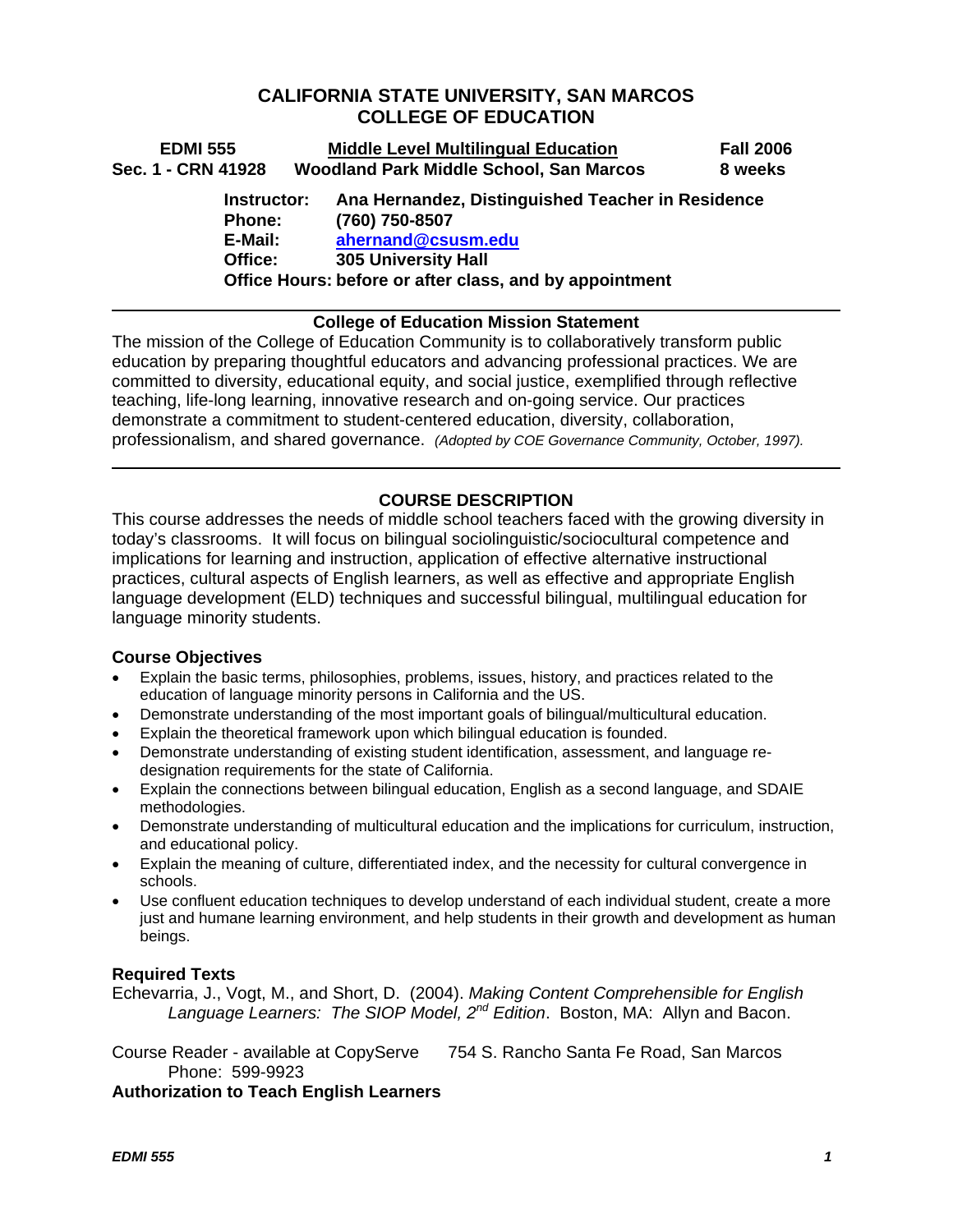This credential program has been specifically designed to prepare teachers for the diversity of languages often encountered in California public school classrooms. The authorization to teach English learners is met through the infusion of content and experiences within the credential program, as well as additional coursework. Students successfully completing this program receive a credential with authorization to teach English learners. *(approved by CCTC in SB 2042 Program Standards, August 02)*

# **Teacher Performance Expectation (TPE) Competencies**

The course objectives, assignments, and assessments have been aligned with the CTC standards. This course is designed to help teachers develop the skills, knowledge, and attitudes necessary to assist schools and district in implementing effective programs for all students. The successful candidate will be able to merge theory and practice in order to realize a comprehensive and extensive educational program for all students. The following TPE's are addressed in this course:

# **TPE 7: Teaching English Learners**

- Understanding and applying theories, principles, and instructional practices for English Language Development
- Understanding how to adapt instructional practices to provide access to the stateadopted student content standards
- Drawing upon student backgrounds and language abilities to provide differentiated instruction

### **TPE 15**: **Social Justice and Equity**

- Valuing socially equitable teaching, learning, and schooling in a variety of organizational settings
- Incorporating pluralism and divergent perspectives on educating diverse students
- Democratizing public education to achieve social justice and equity

# **Task Stream for TPE's and Artifacts**

TPE Reflective Writing for Task Stream:

This course requires that you address the TPE's listed above for your Task Stream Electronic Portfolio. You will address these TPE's by completing course assignments. Completion of the course assignments includes submitting them in the appropriate format to your electronic portfolio. Assessment of your TPE's is directly related to the assessment of your course assignments. You will write reflections to TPEs 7 and 15 to be submitted, responded to, and archived via Task Stream. **Technology: Student Help Desk 750-6505** 

#### http://lynx.csusm.edu/coe/eportfolio/index.asp

This will take you to the CSUSM COE website where you can get help with how to create your electronic portfolio and information on the required elements.

#### http://www.taskstream.com

This is the TaskStream home page where you will register for Taskstream and return to when working on your electronic portfolio

#### http://www.webct6.csusm.edu

This is the web site where we will communicate through our email container and post our 5 journal entries. Please check email regularly on WebCT6.

#### **College of Education Attendance Policy**

Due to the dynamic and interactive nature of courses in the College of Education, all students are expected to attend all classes and participate actively. Absences and late arrivals/early departures will affect the final grade. At a minimum, students must attend more than 80% of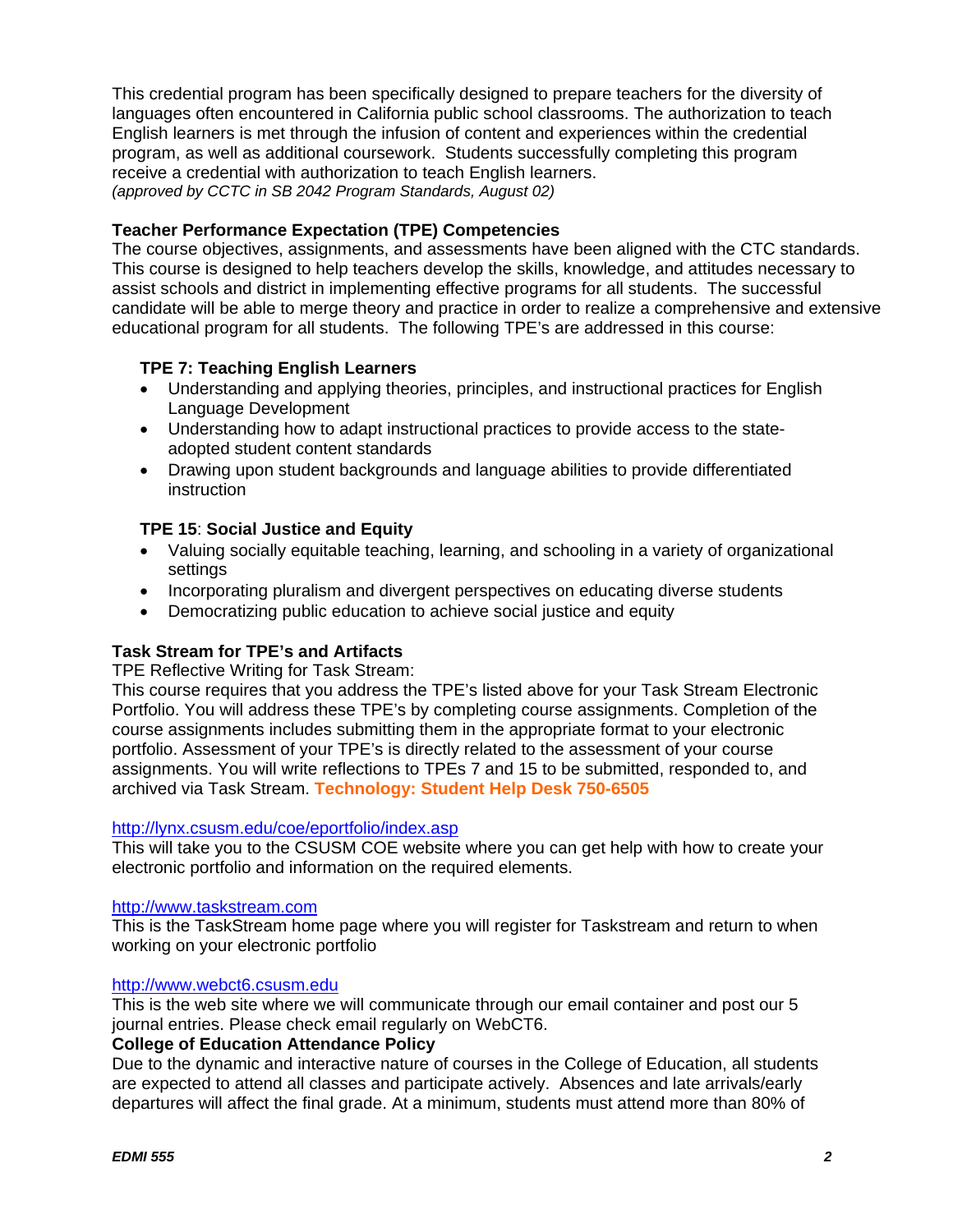class time, or s/he may not receive a passing grade for the course at the discretion of the instructor. If you miss 3 class sessions, you cannot receive a grade of A or A-; if you miss four class sessions, you cannot receive a grade of B+ or B. Three tardiness or "early exits" will be the equivalence of an absence. Individual instructors may adopt more stringent attendance requirements. Should the student have extenuating circumstances, s/he should contact the instructor as soon as possible. *(Adopted by the COE Governance Community, December, 1997).*

#### **Students with Disabilities Requiring Reasonable Accommodations**

Students are approved for services through the Disabled Student Services Office (DSS). This office is located in Craven Hall 5205, and can be contacted by phone at (760) 750-4905, or TTY (760) 750-4909. Students authorized by DSS to receive reasonable accommodations should meet with their instructor during office hours or, in order to ensure confidentiality, in a more private setting.

#### **Academic Honesty**

It is expected that each student will do his or her own work, and contribute equitably to group projects and processes. If there is any question about academic honesty, consult the University Catalog.

#### **Appeals**

Every student has the right to appeal grades, or appeal for redress of grievances incurred in the context of any class. Disputes may be resolved informally with the professor, or through the formal grades appeal process. For the latter, consult Dr. Kelly, Associate Dean.

#### **Course Requirements**

All students are expected to participate in class activities and demonstrate reflective learning. Students who do not attend a class session, or do not participate in class activities will not receive attendance and participation points for that session. It is important that students are well prepared for course sessions by completing the readings and assignments scheduled before the class meeting. **All students should post assignments on WebCT6 by 6:00 PM the evening before it is due**. Unless otherwise negotiated with the instructor, all assignments (hard copies) are to be handed in on the due date. **Assignments not handed-in on due date will lose 10% of earned credit per day. No credit will be awarded if the assignment is 1 week late**. Assignments should be typed and double-spaced (yes, including the reading reflections). Students who wish to revise an assignment must negotiate the requirements of the revision with the instructor. Students are expected to adhere to academic honesty and integrity.

| • Attendance, Participation, & Professional Disposition | 10 points |
|---------------------------------------------------------|-----------|
| • Reading Reflections (journal entries) / ELD Standards | 20 points |
| • ELD / SDAIE Lesson Observation & Write-up             | 15 points |
| • Multicultural Resources / Lesson Plan                 | 20 points |
| • SDAIE "Unit" Plan                                     | 25 points |
| • Reflective Statements: TPEs 7 and 15                  | 10 points |

| Grading    |     |           |    |
|------------|-----|-----------|----|
| $95 - 100$ | А:  | $80 - 82$ | в- |
| $90 - 94$  | A-: | $77 - 79$ | C+ |
| $87 - 89$  | B+; | $73 - 76$ | C  |
| $83 - 86$  | B:  | $70 - 72$ | C- |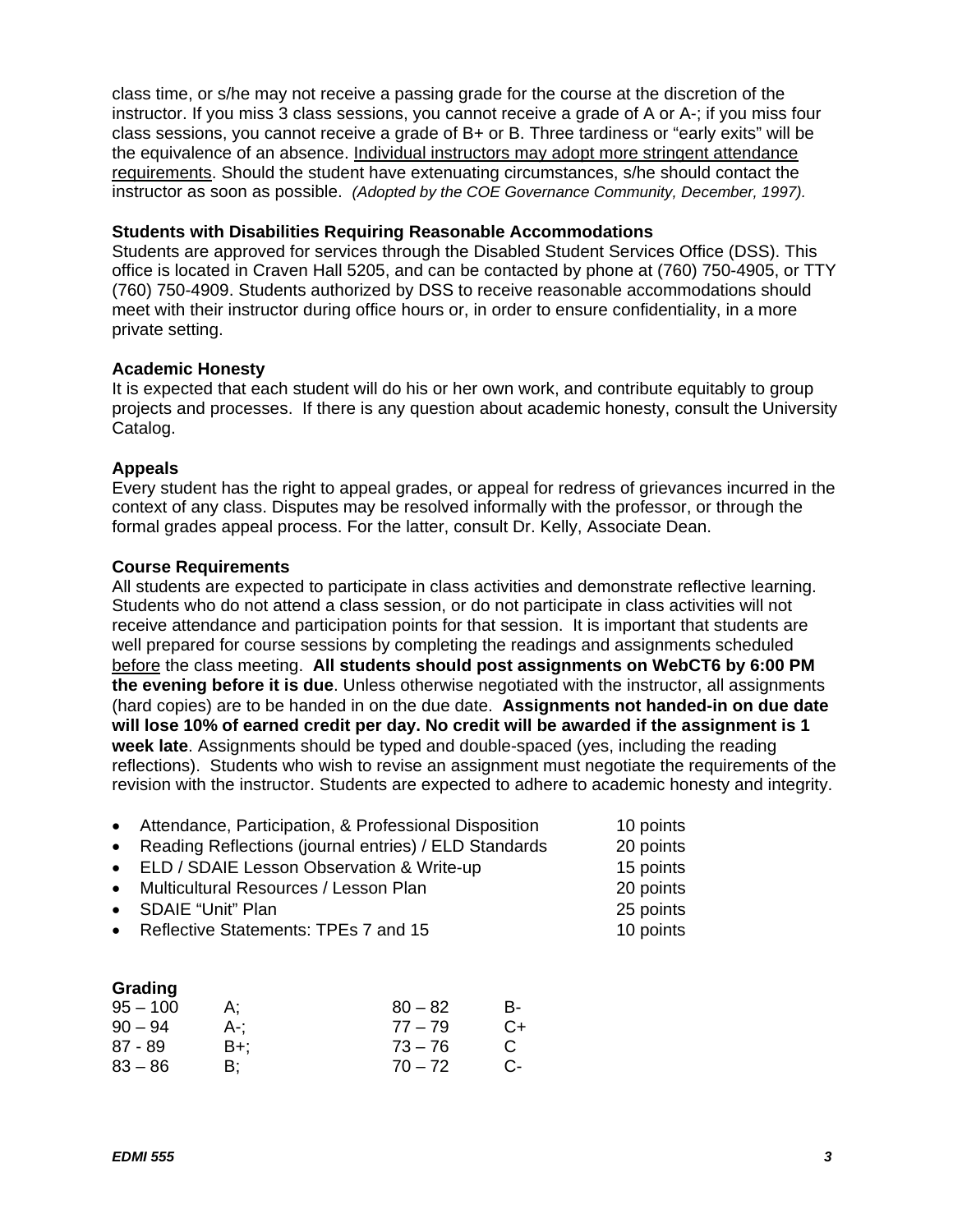# **ASSIGNMENT DESCRIPTIONS**

# **I. Journal Entries & ELD Standards 20 points**

Theme reflections based on the readings and class discussions will cover the following topics, and are due on the following class sessions:

| Themes and Journal Entries:                                                                                                          |                                                                                                                                                                                                                                            |                                   |  |
|--------------------------------------------------------------------------------------------------------------------------------------|--------------------------------------------------------------------------------------------------------------------------------------------------------------------------------------------------------------------------------------------|-----------------------------------|--|
| <b>Themes</b>                                                                                                                        | <b>Reading Reflections for Journal</b>                                                                                                                                                                                                     | <b>Due Dates</b>                  |  |
| Theme #1: Learning<br>happens in caring<br>communities.                                                                              | <b>Journal Entry #1:</b> A caring community supports<br>second language acquisition and validates the cultural<br>identity and primary language of ELLs.                                                                                   | <b>Session #3</b><br>September 7  |  |
| Theme #2: Students are<br>the center of our work.                                                                                    | Journal Entry #2: ELLs are in the center of our work<br>when informed instructional decisions are based on the<br>students' diverse backgrounds and sociolinguistic<br>needs.                                                              | <b>Session #5</b><br>September 14 |  |
| <b>Theme #3: Teaching is the</b><br>negotiation among theory,<br>practice, and students.                                             | <b>Journal Entry #3: Teaching ELLs involves the use of</b><br>specially designed strategies across the curriculum to<br>support their second language acquisition and content<br>learning                                                  | <b>Session #8</b><br>September 26 |  |
| <b>Theme #4: Empowerment</b><br>of students is essential to<br>the students' meaningful<br>participation in a<br>democratic society. | <b>Journal Entry #4:</b> The strategy to empower students in<br>a democratic society involves building a strong home-<br>school connection, learning in meaningful contexts, and<br>implementing assessments that guide their instruction. | Session #13<br>October 11         |  |
| Theme #5: Education<br>requires political action to<br>achieve a just society.                                                       | Journal Entry #5: Considering the historical and<br>political challenges surrounding second language<br>learning, how can ELLs achieve social justice and<br>equity in their educational environments?                                     | Session #14<br>October 17         |  |

#### **Themes and Journal Entries:**

# **IMPORTANT: Late journal entries and assignments will be marked down**.

Post your journal entry by 6:00 PM on WebCT6 the night before the due date to avoid loss of points. On the due date, a hard copy will be collected at the beginning of class. Be prepared to participate in the reading discussions.

Reading reflections (journal entries) will be discussed at the beginning of the class session on which they are due, and will include:

- A written analysis of the assigned topic that reflects understanding of the key concepts, including comments / analysis from the required readings.
- A reflection of the topic including connections that can be made between the topics and teaching English language learners, **with specific examples from school observations, or other personal experiences in diverse settings.** *Your reading reflections must address TPEs 7and 15 (see rubric).*

| <b>Criteria</b> | <b>Developing</b>          | <b>Nearly</b>                         | <b>Meets</b>                                                                        | <b>Exceeds</b>      |
|-----------------|----------------------------|---------------------------------------|-------------------------------------------------------------------------------------|---------------------|
|                 |                            | <b>Meets</b>                          |                                                                                     |                     |
| TPE-7           | Candidates                 | Candidates                            | Candidates                                                                          | Candidates          |
| <b>Teaching</b> |                            |                                       | demonstrate in their demonstrate in their demonstrate in their demonstrate in their |                     |
| <b>English</b>  | reading reflections        | reading reflections                   | reading reflections                                                                 | reading reflections |
| <b>Learners</b> | that they know and $\vert$ | that they know and that they know and |                                                                                     | that they know and  |
|                 | can apply few              | can apply some                        | can apply                                                                           | can apply           |

# **Reading Reflections (Journal entries) – Scoring Rubric**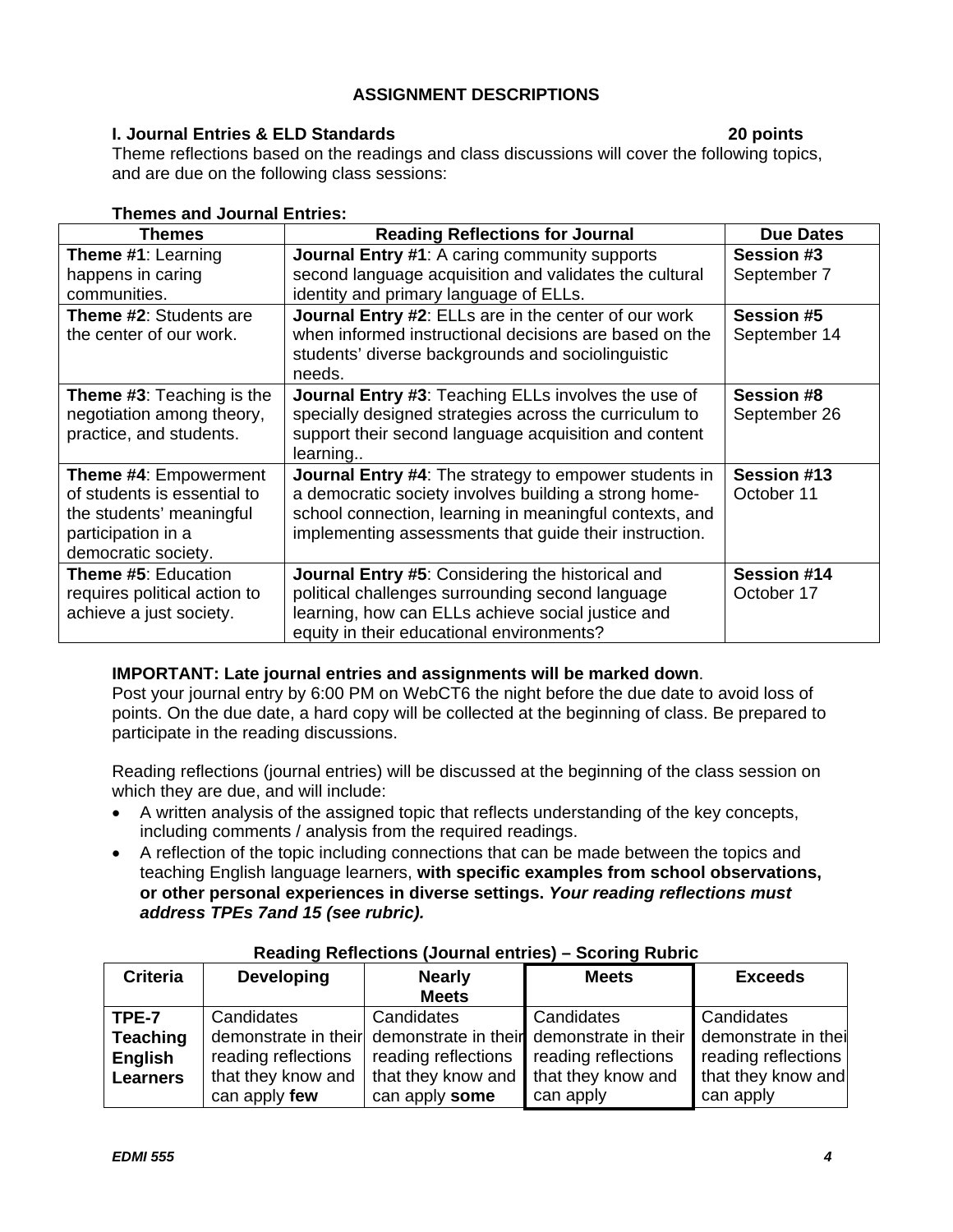| pedagogical           | pedagogical           | pedagogical                               | pedagogical           |
|-----------------------|-----------------------|-------------------------------------------|-----------------------|
| theories, principles, | theories, principles, | theories, principles,                     | theories, principles. |
| and instructional     | and instructional     | and instructional                         | and instructional     |
| practices for         | practices for         | practices for                             | practices for         |
| comprehensive         | comprehensive         | comprehensive                             | comprehensive         |
| instruction of        | instruction of        | instruction of English instruction of ALL |                       |
| English.              | English learners.     | learners.                                 | English learners.     |

#### ELD Standards Requirement

For the 4th class session, you will need to download the ELD standards and print a copy for yourself. Please bring the standards to class. You can download the ELD standards from the CDE website (www.cde.ca.gov).

# **II. ELD / SDAIE Lesson Observation 15 points** 15 points

For this assignment you will observe an ELD or SDAIE lesson at a school site. You will collect and document evidence of any instructional modifications made to provide comprehensible academic input for the English learners in the class. As part of your write-up, you are to discuss how (if necessary) you would modify the lesson/activity in light of the information and knowledge gained in the course. *Your lesson observation should address TPEs 7 and 15 (see rubric).*

| <b>Criteria</b>                                               | <b>Developing</b>                                                                                                                                                                                                      | <b>Nearly</b><br><b>Meets</b>                                                                                                                                                                                                                                                                       | <b>Meets</b>                                                                                                                                                                                                                                                                                       | <b>Exceeds</b>                                                                                                                                                                                                                                                                               |
|---------------------------------------------------------------|------------------------------------------------------------------------------------------------------------------------------------------------------------------------------------------------------------------------|-----------------------------------------------------------------------------------------------------------------------------------------------------------------------------------------------------------------------------------------------------------------------------------------------------|----------------------------------------------------------------------------------------------------------------------------------------------------------------------------------------------------------------------------------------------------------------------------------------------------|----------------------------------------------------------------------------------------------------------------------------------------------------------------------------------------------------------------------------------------------------------------------------------------------|
| TPE-4<br><b>Making</b><br><b>Content</b><br><b>Accessible</b> | Teacher<br>candidate is<br>unable to<br>determine if<br>lesson observed<br>is consistent with<br>pedagogical<br>theories and<br>instructional<br>practices for<br>making content<br>accessible to<br>English learners. | Candidates can<br>partially determine<br>if lesson observed<br>is consistent with<br>pedagogical<br>theories, principles,<br>and instructional<br>practices for<br>making content<br>accessible to<br>English learners.                                                                             | Candidates are able<br>to determine if<br>lesson observed<br>makes content<br>accessible to<br>students with<br>different levels of<br>proficiency in<br>English and primary<br>language.                                                                                                          | Candidates can<br>apply pedagogical<br>theories, principles,<br>and instructional<br>practices for making<br>content accessible<br>to all English<br>learners by offering<br>appropriate<br>suggestions.                                                                                     |
| TPE-5<br><b>Student</b><br>Engagemen                          | Candidates of<br><b>English learners</b><br>are unaware if<br>lesson observed<br>engages<br>students or is<br>appropriate for<br>the levels of<br>English<br>proficiency and<br>primary<br>language.                   | Candidates of<br>English learners are<br>not always certain if<br>lesson observed<br>clearly<br>communicates<br>objectives, ensures<br>understanding,<br>monitors progress,<br>adjusts instruction<br>according to levels<br>of English<br>proficiency and<br>primary language,<br>and incorporates | Candidates of<br>English learners are<br>able to determine if<br>lesson observed<br>clearly<br>communicates<br>objectives, ensures<br>understanding,<br>monitors progress,<br>adjusts instruction<br>according to levels<br>of English<br>proficiency and<br>primary language,<br>and incorporates | Teachers candidates<br>can confirm that the<br>lesson observed<br>engages ALL<br>English learners in<br>the academic<br>program; and<br>students know<br>objectives,<br>understand key<br>concepts, are aware<br>of their progress,<br>and their home<br>language and<br>culture are part of |

#### **Lesson Observation – Scoring Rubric**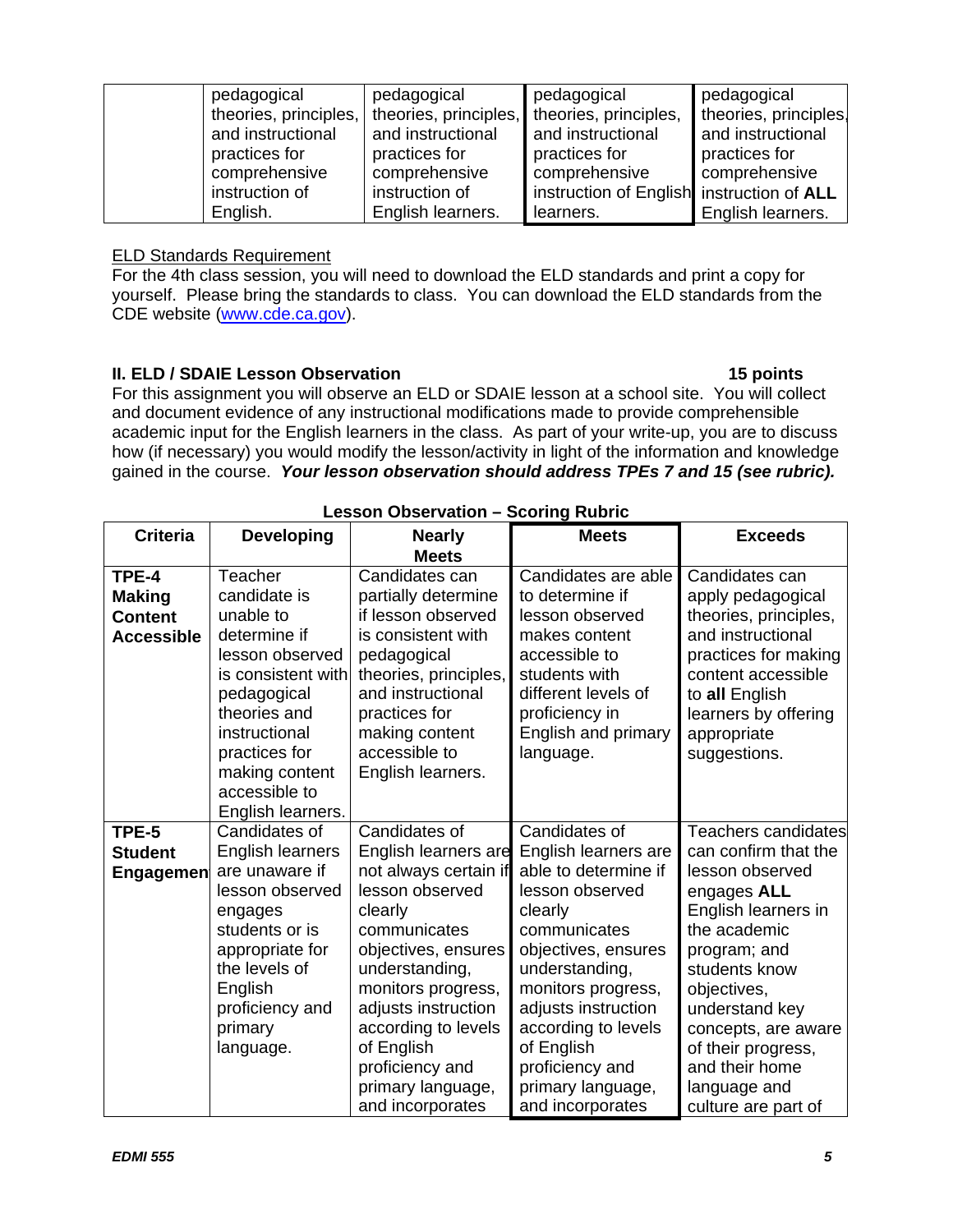|  | community<br>resources<br>appropriately. | community<br>resources<br>appropriately. | the classroom<br>environment. |
|--|------------------------------------------|------------------------------------------|-------------------------------|
|  |                                          |                                          |                               |

# **III. Multicultural Literature Resources / Lesson Plans 20 points**

With another person, you will have the opportunity to collect multicultural resources (books, websites, text sets, etc.), and develop a lesson plan based on the resources and rooted in social justice and equity for middle school students. *This assignment must address TPEs 7 and 15.* 

The following questions should help guide your selection of multicultural resources:

- Does this resource help English learners have access to the core curriculum?
- Does this resource help scaffold an equitable classroom?
- Does this resource promote social justice and equity?
- Does this resource help your students feel as if they are part of the culture of the school?

# The required elements of the assignment are:

- 1. With your partner, choose **six** multicultural resources that address appropriate proficiency and content area knowledge for middle school students.
- 2. For each selection, you will write a brief (one paragraph) annotated bibliography encompassing:
	- a. Appropriate grade level
	- b. Appropriate ELD proficiency level(s)
	- c. Appropriate content area(s)
	- d. Description of the story/text
- 3. At least **two** of the resources must be bilingual (English and another language).
- 4. With your partner, submit a lesson plan that clearly delineates how every student will be a successful learner by providing universal access to diverse students (e.g., gifted, English learners, special needs, non-readers, novice/reluctant readers).

# Poster Sessions (20 minutes each)

Tables will be set up to provide space for the partners to present/display their multicultural resources and lesson plans.

**Note:** Dr. Alice Quiocho's website has an excellent bibliography of children's literature and multicultural books (http://www.csusm.edu/Quiocho), or the Barahona Center at the CSUSM Library has an excellent collection of books in Spanish (http://www.csusm.edu/csb/). Our new education librarian is Antonia Olivas, please call her at 750-4333, if you need assistance.

|                                                               | Mundununun Negeareeg / Eeggeng<br><b>UUUIIIIY INUUIIV</b>                 |                                                                            |                                                                          |                                                                                          |  |  |
|---------------------------------------------------------------|---------------------------------------------------------------------------|----------------------------------------------------------------------------|--------------------------------------------------------------------------|------------------------------------------------------------------------------------------|--|--|
| <b>Criteria</b>                                               | <b>Developing</b>                                                         | <b>Nearly</b><br><b>Meets</b>                                              | <b>Meets</b>                                                             | <b>Exceeds</b>                                                                           |  |  |
| TPE-7<br><b>Teaching</b><br><b>English</b><br><b>Learners</b> | <b>Multicultural</b><br>resources are<br>not authentic,<br>do not reflect | Candidates select<br>some authentic<br>multicultural<br>resources, primary | <b>Candidates select</b><br>authentic<br>multicultural<br>resources that | Teaching candidates<br>include justification for<br>the selection and<br>purpose of each |  |  |
|                                                               | the diversity in                                                          | language is not                                                            | reflect diversity of                                                     | resource, taking into                                                                    |  |  |

# **Multicultural Resources / Lessons – Scoring Rubric**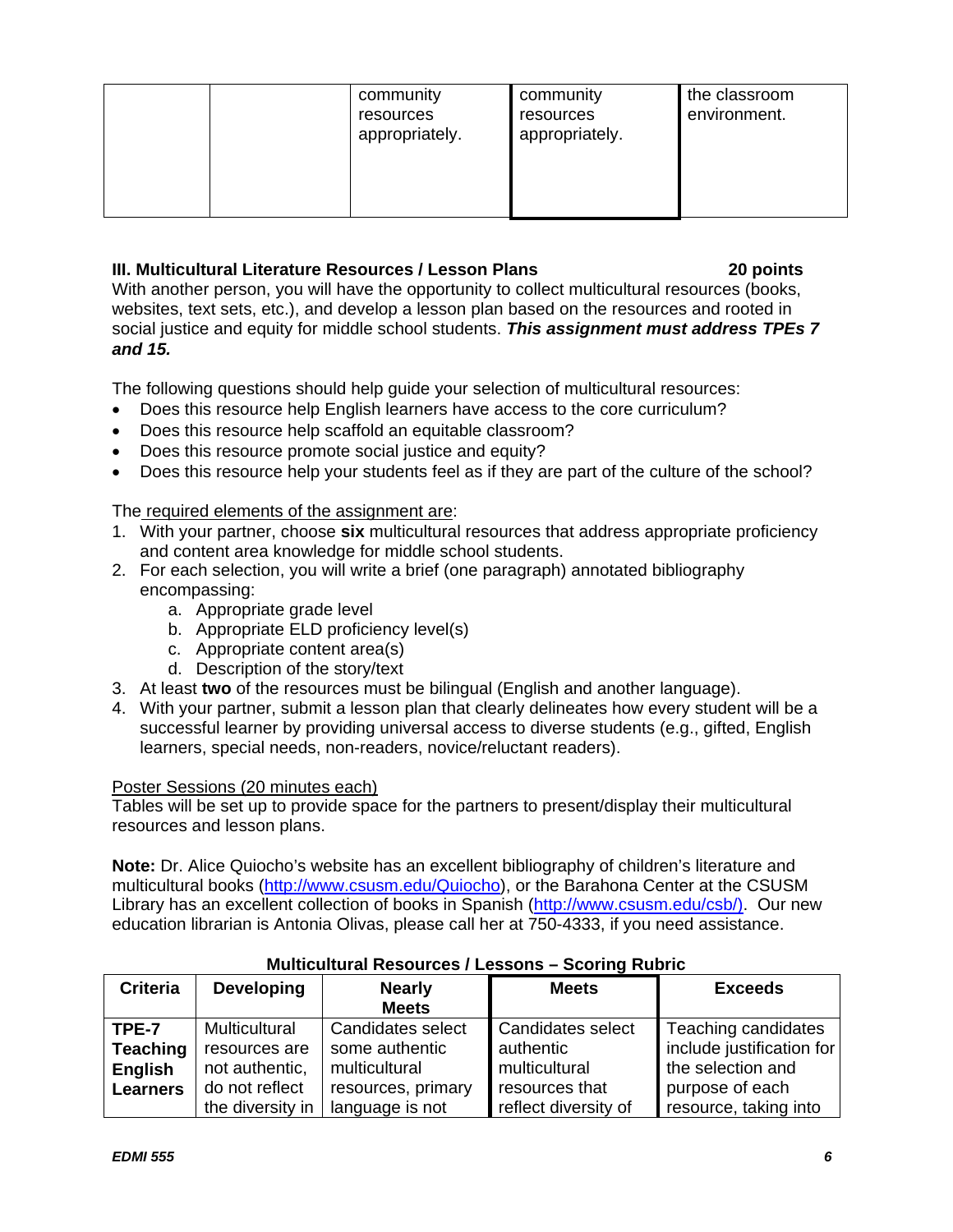|                                                                          | schools, and<br>the primary<br>language of<br>students is not<br>considered.<br>Lessons do not<br>support<br>English<br>learners.                                                                        | included or not well<br>translated. Lesson<br>reading and writing<br>activities are<br>inappropriate for<br>levels of proficiency<br>in English and<br>primary language,<br>and assessments<br>are non-existent or<br>inappropriate.                                       | the classroom, to<br>include the primary<br>language of English<br>learners. Lesson<br>plans include<br>instructional<br>activities appropriate<br>for levels of<br>proficiency in<br>English and primary<br>language, and have<br>relevant<br>assessments.                                                                                                                                                | account the varying<br>learning and social<br>needs of individual<br>students or groups in<br>their own classroom.<br>Lessons include<br>language activities<br>meet the academic<br>and social needs of all<br>students.                                                                                                                                                                                                                                                     |
|--------------------------------------------------------------------------|----------------------------------------------------------------------------------------------------------------------------------------------------------------------------------------------------------|----------------------------------------------------------------------------------------------------------------------------------------------------------------------------------------------------------------------------------------------------------------------------|------------------------------------------------------------------------------------------------------------------------------------------------------------------------------------------------------------------------------------------------------------------------------------------------------------------------------------------------------------------------------------------------------------|-------------------------------------------------------------------------------------------------------------------------------------------------------------------------------------------------------------------------------------------------------------------------------------------------------------------------------------------------------------------------------------------------------------------------------------------------------------------------------|
| <b>TPE-15</b><br><b>Social</b><br><b>Justice</b><br>and<br><b>Equity</b> | Multicultural<br>assignment<br>does not<br>address issues<br>of social justice<br>and equity in<br>the classroom.<br>Lesson plans<br>are not<br>designed for<br>students from<br>diverse<br>backgrounds. | Candidates select<br>some multicultural<br>resources that<br>address issues of<br>social justice and<br>equity. Lesson<br>plans do not include<br>instructional<br>practices for diverse<br>students and are not<br>grounded in theories<br>of multicultural<br>education. | Candidates select<br>authentic<br>multicultural<br>resources that<br>address issues of<br>social justice and<br>equity. Lesson<br>plans are designed<br>to include<br>instructional<br>practices that are<br>grounded in theories<br>of multicultural<br>education, and<br>provide equitable<br>outcomes for<br>students from<br>different linguistic,<br>cultural, social and<br>economic<br>backgrounds. | Candidates include<br>justification for each<br>multicultural selection<br>that show how issues<br>of social justice and<br>equity are addressed<br>for all students.<br>Lesson plans apply<br>instructional strategies<br>grounded in theories<br>and principles of<br>multicultural<br>education, ensure<br>equal outcomes for all<br>students from different<br>backgrounds, and are<br>designed with<br>stakeholders<br>representing all<br>students in the<br>classroom. |

# **VI. SDAIE "Unit" Plan / TPE Reflective Statement and Artifact 25 points Critical Assessment Task (CAT)**

Applying the SDAIE methodologies and principles discussed in class, create a SDAIE "unit plan" appropriate for English learners at various proficiency levels. Each lesson in the unit should contain the following:

- 1. Grade level, Content standard(s) / objectives, ELD standard(s) / objectives, requisite background information (i.e. Who are your students? What are your English learners' proficiency levels? What do your students need to know prior to the lesson?) Materials / resources necessary for the lesson.
- 2. A plan for assessment
	- How will your students demonstrate mastery of the content and language standards/objectives?
	- What varied authentic products will be produced?
	- What multi-level assessment criteria will be used? Different levels of mastery?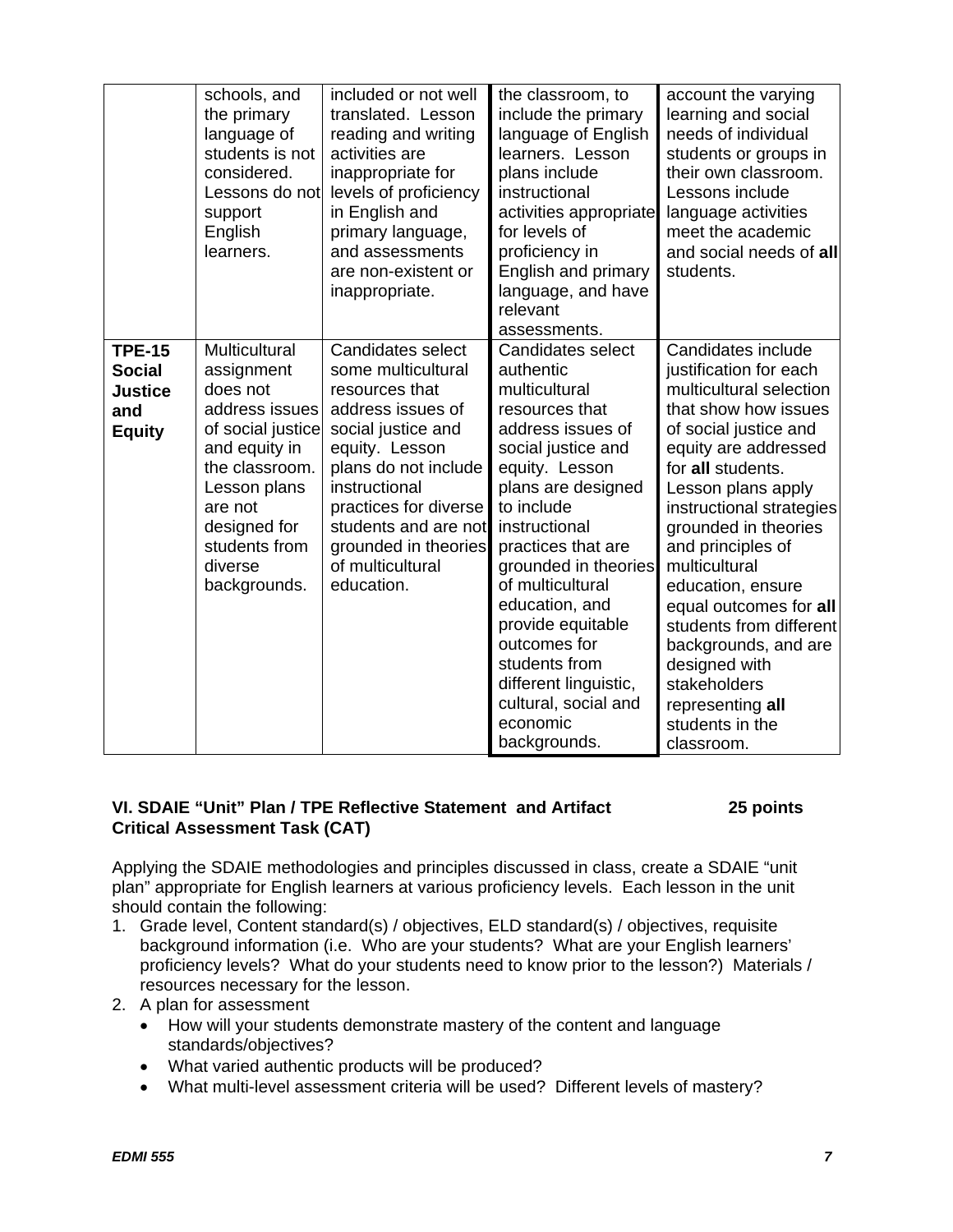- 3. Vocabulary and grammatical structures (if applicable) to be learned or reinforced in the lesson – how will you make vocabulary development part of the lesson?
- 4. How do ALL your students have access to the content you are presenting?
	- Do the activities you have designed for the lesson support the content and ELD standards you have selected?
	- What SDAIE strategies are you using to make the content accessible to all your students?
	- Do the lesson strategies incorporate group collaboration, cooperative learning activities, peer assistance, or other work-group techniques?
	- Does the lesson incorporate the language and culture of language minority students?
	- Do all students have access to academic language?
- 5. How will you ensure that your lesson provides equitable outcomes for ALL your students (from diverse linguistic, cultural, social and economic backgrounds)?

You may work in a group of 2-4 students. Each group member will develop his/her own SDAIE lesson plan as part of the "unit." During several class sessions, students will have the opportunity to work on their unit plan by applying what they have learned from the readings, class discussions, and their classroom experiences. *This assignment must address TPEs 7 and 15 (see rubric).* 

|                                                        |                                                                                                                                                                                                                                | $\sim$ 0.11.1 . 1911.1 . 000.1.9.1011                                                                                                                                                   |                                                                                                                                                                                  |                                                                                                                                                                            |
|--------------------------------------------------------|--------------------------------------------------------------------------------------------------------------------------------------------------------------------------------------------------------------------------------|-----------------------------------------------------------------------------------------------------------------------------------------------------------------------------------------|----------------------------------------------------------------------------------------------------------------------------------------------------------------------------------|----------------------------------------------------------------------------------------------------------------------------------------------------------------------------|
| <b>Criteria</b>                                        | <b>Developing</b>                                                                                                                                                                                                              | <b>Nearly</b>                                                                                                                                                                           | <b>Meets</b>                                                                                                                                                                     | <b>Exceeds</b>                                                                                                                                                             |
|                                                        |                                                                                                                                                                                                                                | <b>Meets</b>                                                                                                                                                                            |                                                                                                                                                                                  |                                                                                                                                                                            |
| TPE-7<br>Teaching<br><b>English</b><br><b>learners</b> | Candidates know<br>and can apply few<br>of the pedagogical<br>theories, principles,<br>and instructional<br>practices for English<br>learners. English<br>learners do not<br>comprehend key<br>academic concepts<br>and ideas. | Candidates know<br>many pedagogical<br>theories,<br>principles, and<br>instructional<br>practices for<br>English learners,<br>but cannot apply<br>them in a<br>comprehensive<br>manner. | <b>Candidates know</b><br>and can apply<br>pedagogical<br>theories,<br>principles, and<br>instructional<br>practices for<br>comprehensive<br>instruction of<br>English learners. | Candidates know<br>and can apply<br>pedagogical<br>theories, principles,<br>and instructional<br>practices for<br>comprehensive<br>instruction of ALL<br>English learners. |
| <b>TPE 15</b>                                          | Candidates do not                                                                                                                                                                                                              | Candidates know                                                                                                                                                                         | <b>Candidates know</b>                                                                                                                                                           | Candidates know                                                                                                                                                            |
| Social                                                 | address issues of                                                                                                                                                                                                              | many issues of                                                                                                                                                                          | and can apply                                                                                                                                                                    | and apply issues of                                                                                                                                                        |
| <b>Justice</b>                                         | social justice and                                                                                                                                                                                                             | social justice and                                                                                                                                                                      | issues of social                                                                                                                                                                 | social justice and                                                                                                                                                         |
| and Equity                                             | equity in the                                                                                                                                                                                                                  | equity, but lessons                                                                                                                                                                     | justice and                                                                                                                                                                      | equity in their                                                                                                                                                            |
|                                                        | classroom, and                                                                                                                                                                                                                 | do not include                                                                                                                                                                          | equity in the                                                                                                                                                                    | lessons. Lessons                                                                                                                                                           |
|                                                        | lessons are not                                                                                                                                                                                                                | instructional                                                                                                                                                                           | classroom.                                                                                                                                                                       | apply instructional                                                                                                                                                        |
|                                                        | designed for                                                                                                                                                                                                                   | practices for                                                                                                                                                                           | Lessons include                                                                                                                                                                  | strategies grounded                                                                                                                                                        |
|                                                        | students from                                                                                                                                                                                                                  | diverse students                                                                                                                                                                        | instructional                                                                                                                                                                    | in theories.                                                                                                                                                               |
|                                                        | diverse                                                                                                                                                                                                                        | and are not                                                                                                                                                                             | practices that are                                                                                                                                                               | principles & ideas of                                                                                                                                                      |
|                                                        | backgrounds.                                                                                                                                                                                                                   | grounded in                                                                                                                                                                             | grounded in                                                                                                                                                                      | multicultural                                                                                                                                                              |
|                                                        |                                                                                                                                                                                                                                | theories of                                                                                                                                                                             | multicultural                                                                                                                                                                    | education, ensure                                                                                                                                                          |
|                                                        |                                                                                                                                                                                                                                | multicultural                                                                                                                                                                           | education, and                                                                                                                                                                   | equitable outcomes                                                                                                                                                         |
|                                                        |                                                                                                                                                                                                                                | education.                                                                                                                                                                              | provide equitable                                                                                                                                                                | for all students from                                                                                                                                                      |
|                                                        |                                                                                                                                                                                                                                |                                                                                                                                                                                         | outcomes for                                                                                                                                                                     | different                                                                                                                                                                  |
|                                                        |                                                                                                                                                                                                                                |                                                                                                                                                                                         | students from                                                                                                                                                                    | backgrounds, and                                                                                                                                                           |
|                                                        |                                                                                                                                                                                                                                |                                                                                                                                                                                         | different                                                                                                                                                                        | are designed                                                                                                                                                               |
|                                                        |                                                                                                                                                                                                                                |                                                                                                                                                                                         | linguistic,                                                                                                                                                                      | collaboratively with                                                                                                                                                       |

# **SDAIE Unit Plan/Presentation – Scoring Rubric**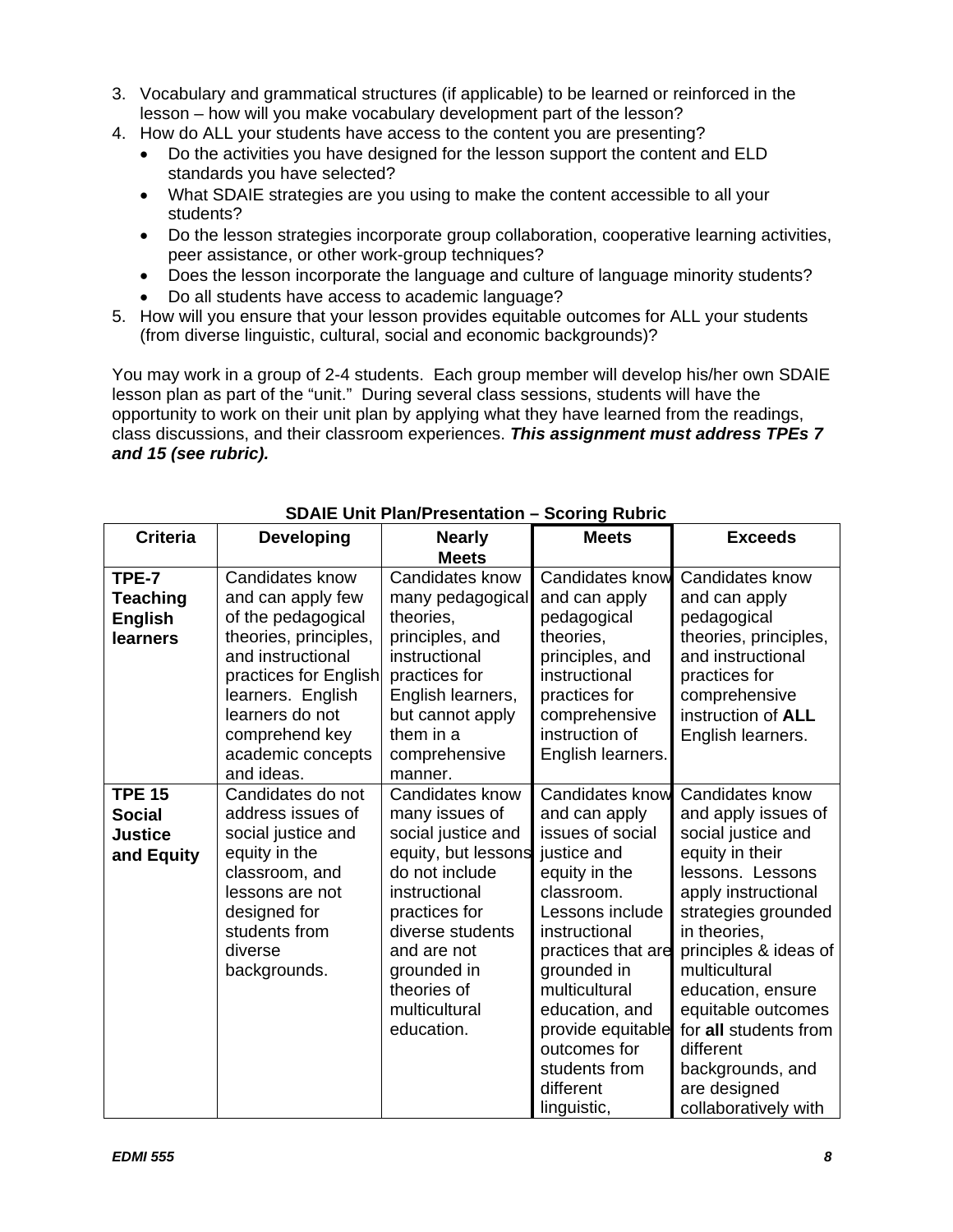|  | cultural, social | stakeholders     |
|--|------------------|------------------|
|  | and economic     | representing all |
|  | backgrounds.     | students in the  |
|  |                  | classroom.       |

#### SDAIE Presentations

Each group will have 15-20 minutes to present their SDAIE Unit Plan*.*

# **V. TPE Reflective Statements 10 points**

In EDMI 555, you are specifically responsible for writing a reflective statement for TPEs 7 and 15 in the TaskStream Electronic Portfolio. Each reflection (TPE 7 and 15) should be approximately 250-350 words (the goal is to be succinct not to count words) and focus on a description, analysis, and reflection sequence. *You must attach your SDAIE lesson plan as an artifact to support your ideas for both reflective statements (TPEs 7 and 15)*. You may attach other artifacts which also support your ideas. The same artifact may appear in multiple TPE reflections. When you submit each TPE reflection, you will receive feedback from me. When the reflection is finalized, it will become a permanent record in your TaskStream Portfolio. You may return to the TPE at another point in your program and make modifications as your understanding deepens.

# *Drafts of your TPE Reflective Statements are due on Session 13 (5 points each).*

Each TPE reflective statement must include:

- 1. a description of the teacher candidate's learning with respect to the specific TPE being addressed (refer to *TPEs-at-a-Glance with Salient Features*)
- 2. an analysis of how the attached artifact(s) is (are) evidence of that learning
- 3. a reflection describing personal significance of this learning and/or next steps in the journey toward continuing to meet this TPE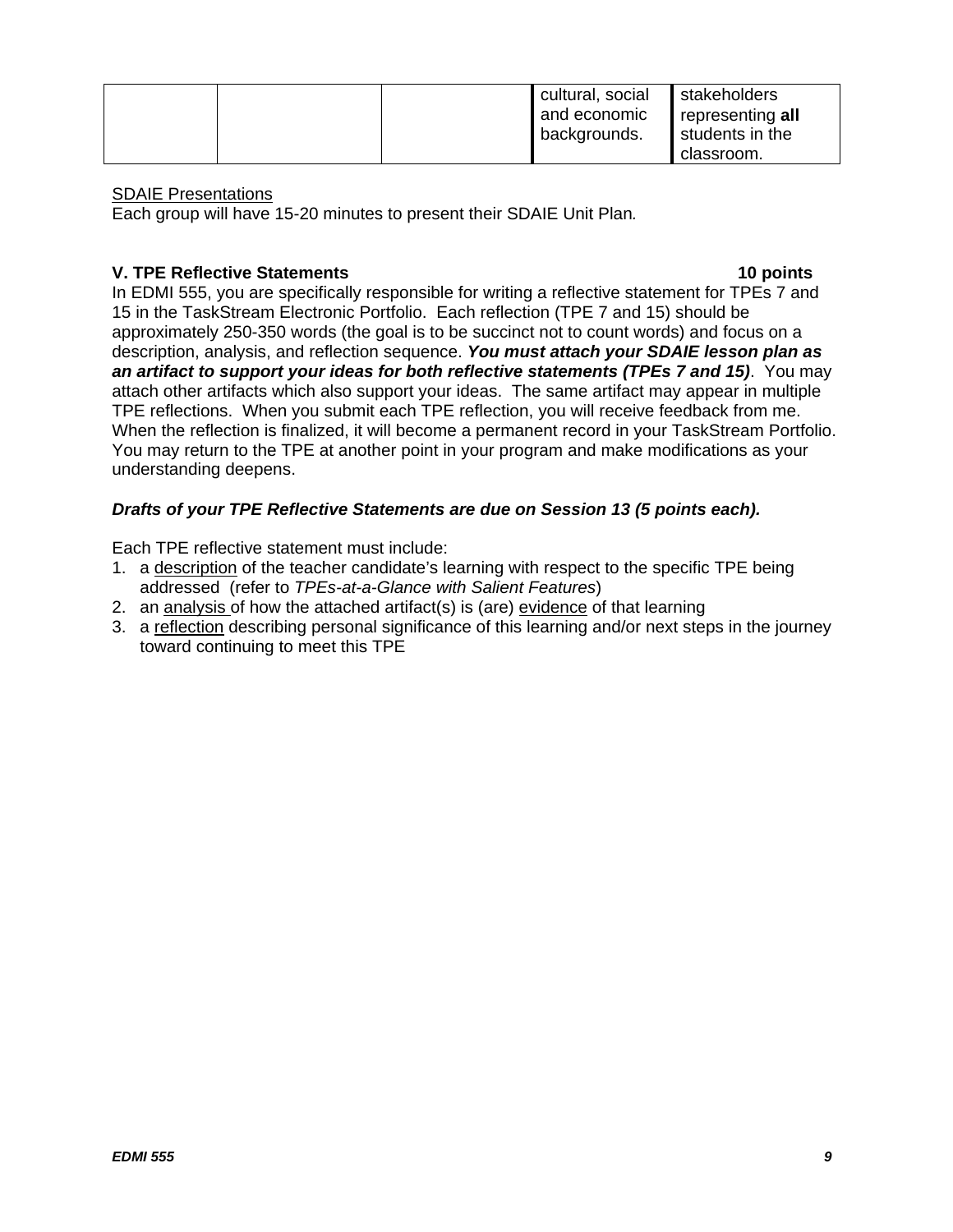## **Course Outline Fall 2006, Course EDMI 555 at Woodland Park Middle School Instructor, Ana Hernández, Distinguished Teacher in Residence**

| Banks, "Social Justice & Global Citizen"  |
|-------------------------------------------|
|                                           |
|                                           |
| Krashen - Chapters 1, 6 & 7 on "Bilingual |
|                                           |
|                                           |
|                                           |
| Peregoy & Boyle-Chapter 1 "ELLs" &        |
| Chapter 2 Second Language Acquisition"    |
|                                           |
|                                           |
| DUE: Journal Entry #1- Reflections on     |
|                                           |
|                                           |
|                                           |
| DUE: Download and bring to class the      |
| <b>ELD Standards from CDE Website</b>     |
|                                           |
|                                           |
| Collier, "Acquiring a Second Language for |
|                                           |
| Kuntz, "My Spanish Standoff" (Reader)     |
|                                           |
|                                           |
| DUE: Journal Entry #2 - Reflections on    |
|                                           |
| Echevarria, Vogt & Short, SIOP Model      |
|                                           |
|                                           |
|                                           |
| Echevarria, Vogt & Short, SIOP Model      |
|                                           |
|                                           |
|                                           |
|                                           |
|                                           |

# **(Tentative Timeline Subject to Change pending on "Teachable" Moments)**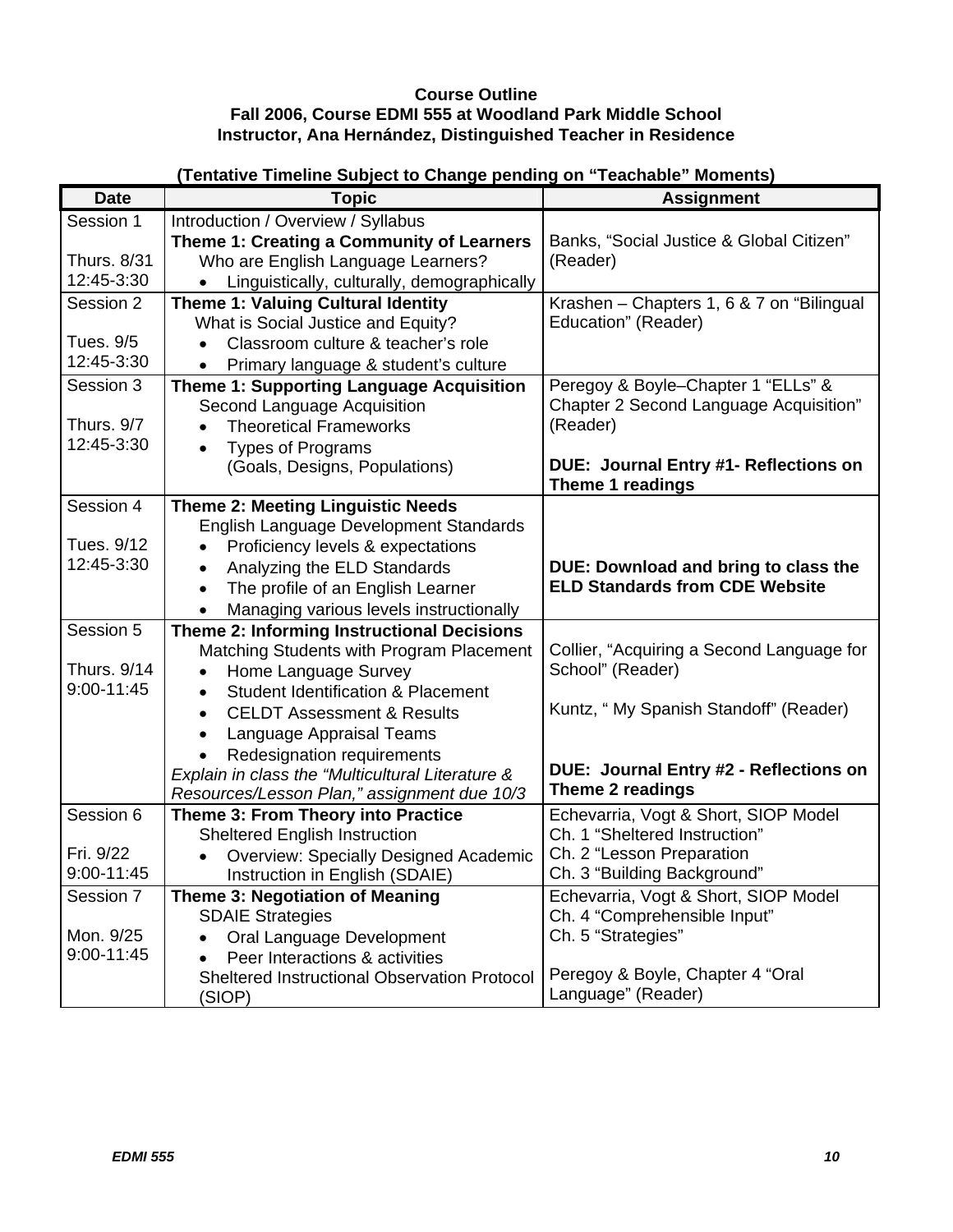| Session 8      | Theme 3: Closing the GAP on Student<br><b>Performance</b>  | Echevarria, Vogt & Short, SIOP Model<br>Ch. 6 "Interaction" |
|----------------|------------------------------------------------------------|-------------------------------------------------------------|
| Tues. 9/26     |                                                            | Ch. 7 "Practice/Application"                                |
| 12:45-3:30     | <b>SDAIE Strategies</b>                                    | Ch. 8 "Lesson Delivery                                      |
|                | Reading & Writing in a Second Lang.                        |                                                             |
|                | <b>Tools for Learning Across Disciplines</b><br>$\bullet$  | Echevarria & Graves,                                        |
|                |                                                            | Ch. 4 "Affective Issues" (Reader)                           |
|                | Explain & prepare in class for "ELD/SDAIE                  |                                                             |
|                | Observations"                                              | DUE: Journal Entry #3 - Reflections on                      |
|                |                                                            | Theme 3 readings                                            |
|                |                                                            | <b>ELD/SDAIE Observation this Thurs 9/28</b>                |
| Session 9      | <b>Theme 3: Instructional Strategies</b>                   |                                                             |
|                | Debrief/Discuss ELD/SDAIE Observations                     | Chamot & O'Malley,                                          |
| Mon. 10/2      |                                                            | Chs. 3 & 4 "CALLA" (Reader)                                 |
| $9:00 - 11:45$ | Cognitive Academic Language Learning                       |                                                             |
|                | Approach (CALLA)                                           | Scarcella, Chapter 1 "Academic English"                     |
|                | Instructional Strategies for ELs                           | (Reader)                                                    |
|                | Academic English<br>$\bullet$                              |                                                             |
|                |                                                            | <b>DUE: ELD / SDAIE Observation</b>                         |
|                | Explain & plan in class for "SDAIE Unit Plan"<br>due 10/17 |                                                             |
| Session 10     | <b>Theme 3: Promoting Multicultural Literature</b>         |                                                             |
|                | & Resources                                                |                                                             |
| Tues. 10/3     | <b>Presentations: Poster Sessions</b>                      | <b>DUE: Multicultural Literature &amp;</b>                  |
| 12:45-3:30     | Multicultural Literature & Resources                       | <b>Resources, Bibliography, and Lesson</b>                  |
|                | Bibliography<br>$\bullet$                                  | Plan                                                        |
|                | Lesson Plan                                                |                                                             |
| Session 11     | Theme 4: Assessing Learning to Guide                       |                                                             |
|                | <b>Instructional Practices</b>                             | Echevarria, Vogt & Short, SIOP Model                        |
| Fri. 10/6      | How do we measure learning in a L2?                        | Ch. 9 "Review & Assessment"                                 |
| 9:00-11:45     | We have results. So, what is our next step?                |                                                             |
|                | Listening, Speaking, Reading & Writing                     | O'Malley & Pierce, Ch. 7 "Content Area                      |
|                | <b>Content Areas</b>                                       | Assessment" (Reader)                                        |
|                | Explain & plan in class for "TPE Statements,"              |                                                             |
|                | drafts due 10/11                                           |                                                             |
| Session 12     | <b>Theme 4: Empowering Students</b>                        | Echevarria, Vogt & Short, SIOP Model                        |
|                |                                                            | Ch.10 "Special Ed. and ELLs"                                |
| Mon. 10/9      | Reading and Writing Across the Curriculum                  |                                                             |
| $9:00 - 11:45$ | Creating a climate for a democratic society                | Scarcella, Ch. 6 "Effective Writing                         |
| Session 13     |                                                            | Instruction for ELLs" (Reader)                              |
|                | Theme 4: Beyond our Classrooms                             | Valdes, "Language & Immigrant Children"<br>(Reader)         |
| Wed. 10/11     | Involving Parents, Families, and Communities               | Rubinstein-Avila, "Conversing with Miguel"                  |
| 9:00-11:45     |                                                            | (Reader)                                                    |
|                | Social Aspects of ELLs' Schooling Experiences              | Quezada, et.al, "Latino Parents" (Reader)                   |
|                | Conversing with Miguel - case study                        |                                                             |
|                | Portraits of migrant families<br>$\bullet$                 | DUE: Journal Entry #4 - Reflections on                      |
|                |                                                            | Theme 4 readings                                            |
|                |                                                            | <b>DUE: Drafts TPE Reflective Statements</b>                |
|                |                                                            |                                                             |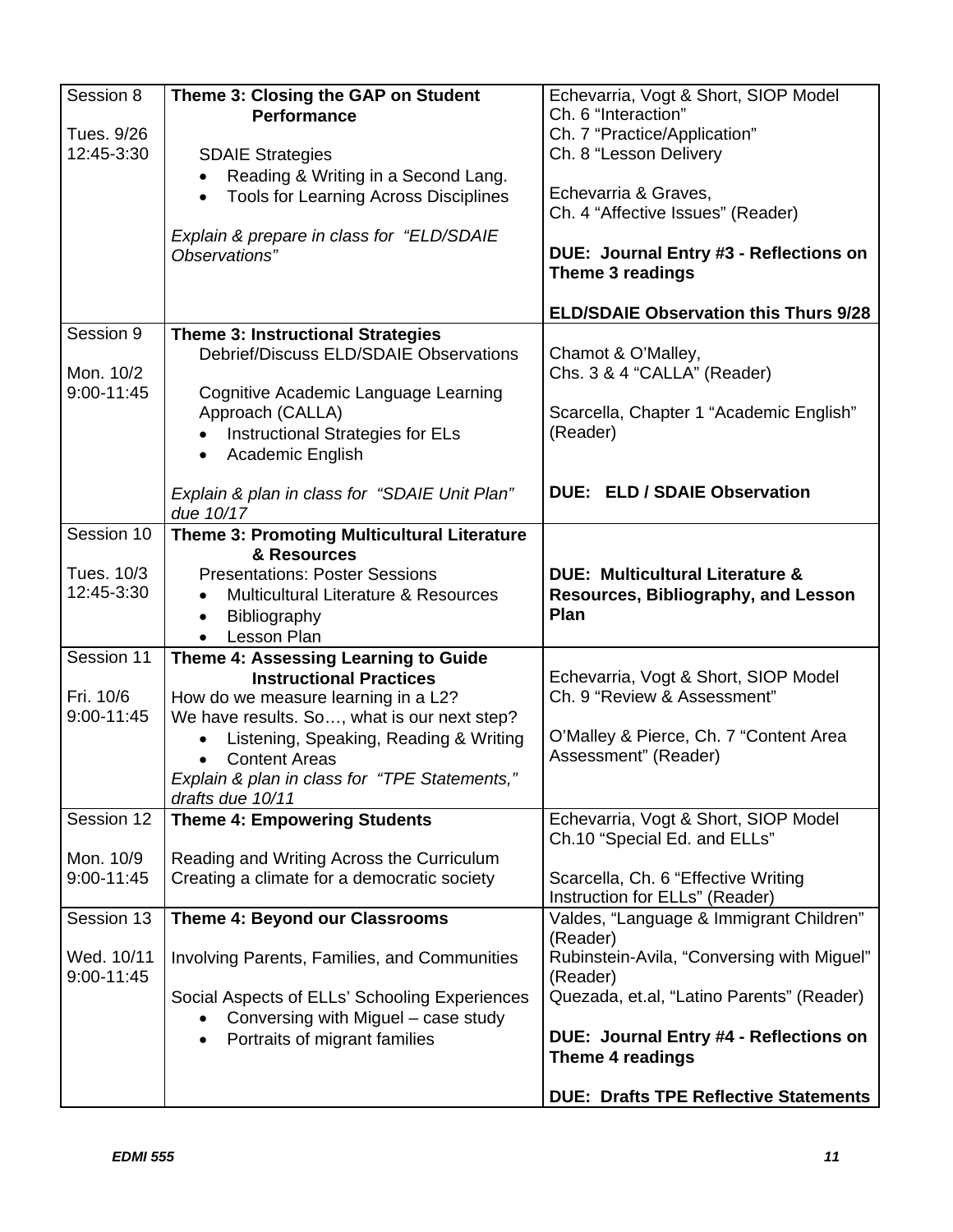| Session 14 | Theme 5: Politics of Second Language                     | Crawford, Ch.13 "Disaster at the Polls," & |
|------------|----------------------------------------------------------|--------------------------------------------|
| Mon. 10/16 | Learning                                                 | Prop. 227 (Reader)                         |
|            | <b>Historical Overview of Bilingual Education</b>        | Olsen, "Learning English" (Reader)         |
| 9:00-11:45 | • Social, Political, & Legal Foundations                 |                                            |
|            | <b>Current Political Challenges &amp; Legal Mandates</b> | DUE: Journal Entry #5 - Reflections on     |
|            | Teachers as Advocates for Language Learners              | Theme 5 readings                           |
| Session 15 | Theme 5: Achieving Social Justice & Equity               | <b>DUE: SDAIE "Unit" Plan</b>              |
|            | in our Classrooms                                        |                                            |
|            | Tues. 10/17   Presentations: SDAIE Unit Plans            | <b>DUE: Final Copy of TPE Reflective</b>   |
| 9:00-11:45 |                                                          | <b>Statements</b>                          |